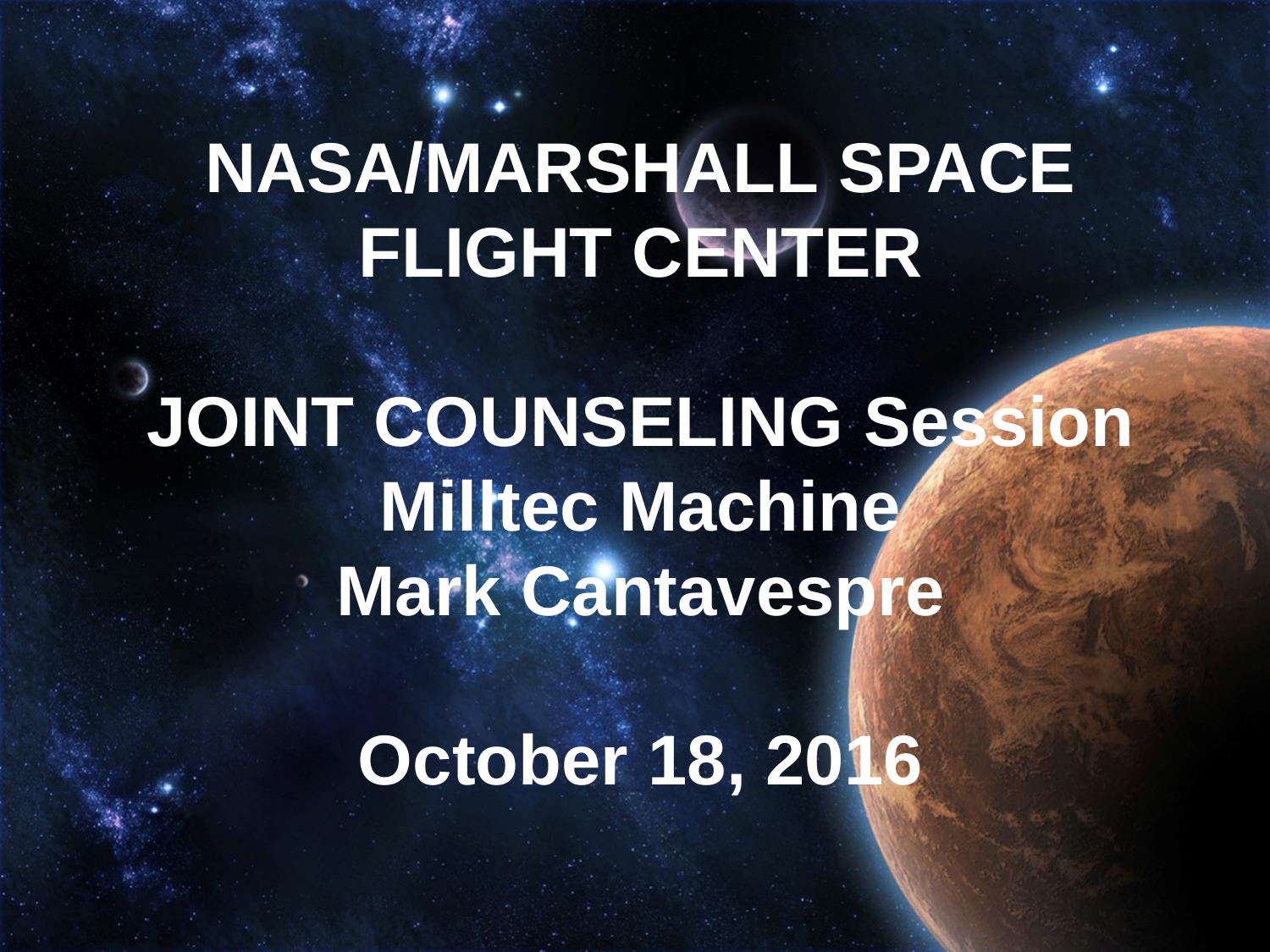# Background

| <b>COMPANY NAME:</b> | Milltec Machine, Inc.                      | <b>ADDRESS:</b>                     | 426 North 20th Street<br>Bessemer, AL 35020 |
|----------------------|--------------------------------------------|-------------------------------------|---------------------------------------------|
| <b>OWNER:</b>        | <b>Frances Bertella</b><br>Sam Cantavespre | <b>CONTACT</b><br><b>NAME:</b>      | <b>Mark Cantavespre</b>                     |
| <b>EMAIL:</b>        | milltecmachine@gmail.com                   | <b>YEARS IN</b><br><b>BUSINESS:</b> | 25                                          |
| <b>CAGE CODE:</b>    | 3ZWR1                                      | <b>DUNS NUMBER: 046049750</b>       |                                             |
| <b>WEB SITE:</b>     |                                            | <b>NAICS CODES:</b>                 | 332710                                      |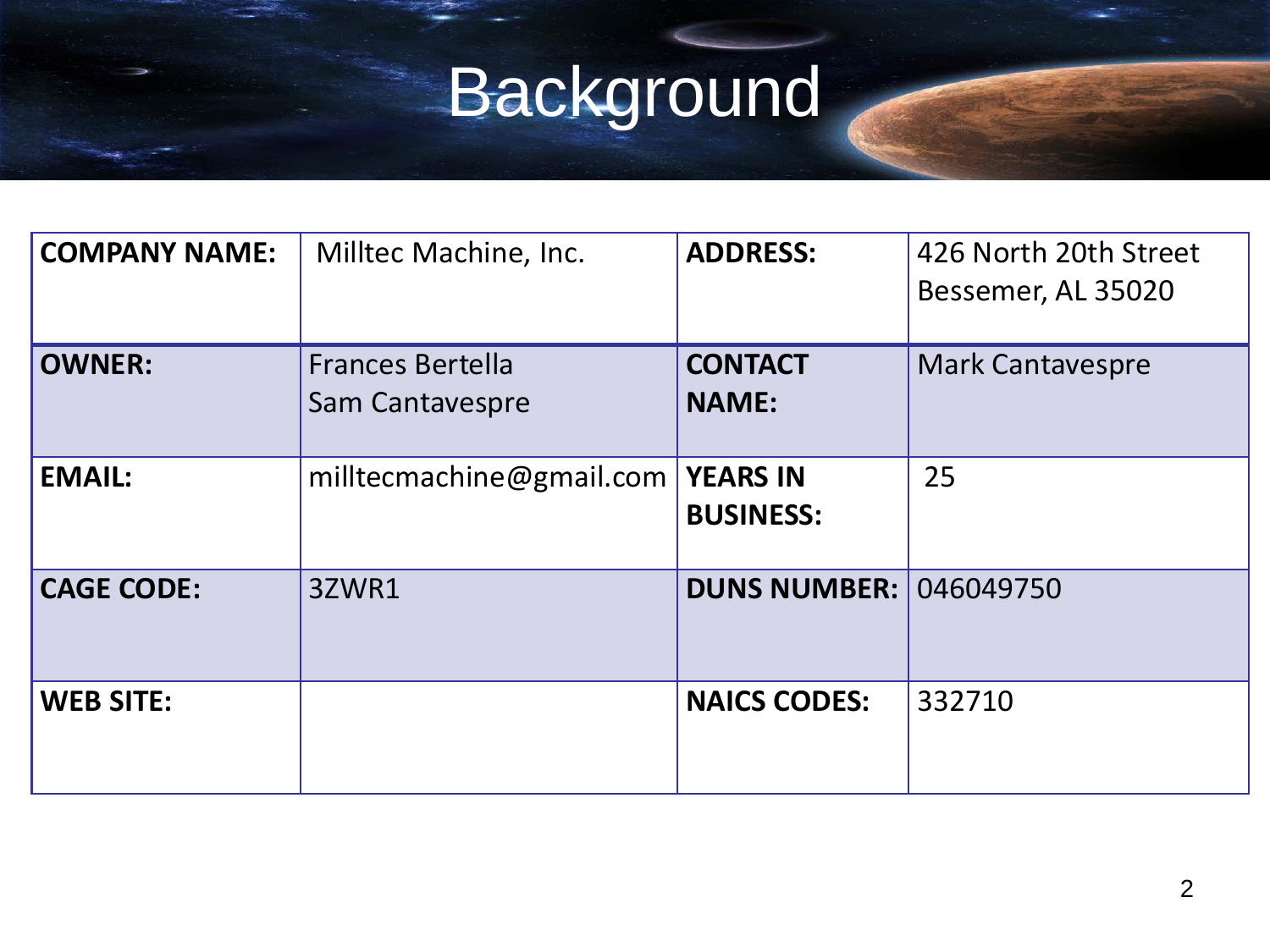# Business Size & Classifications

| <b>TOTAL EMPLOYEES:</b> | 5 full time – 2 part time |  |
|-------------------------|---------------------------|--|
| <b>AVERAGE SALES:</b>   | 500,000.00                |  |

| <b>CLASSIFICATIONS (select from list below):</b> | <b>Yes/No</b> |
|--------------------------------------------------|---------------|
| <b>SMALL BUSINESS</b>                            | yes           |
| <b>SMALL DISADVANTAGED BUSINESS</b>              |               |
| <b>NATIVE AMERICAN-OWNED</b>                     |               |
| <b>ALASKAN NATIVE CORPORATION</b>                |               |
| <b>WOMEN OWNED</b>                               | yes           |
| <b>ECONOMICALLY DISADVANTAGED WOMEN OWNED</b>    |               |
| <b>VETERAN-OWNED</b>                             |               |
| <b>SERVICE DISABLED VETERAN OWNED</b>            |               |
| <b>HUBZONE CERTIFIED</b>                         |               |
| 8(A) CERTIFIED                                   |               |
| 8(A) EXPIRATION DATE (if applicable)             |               |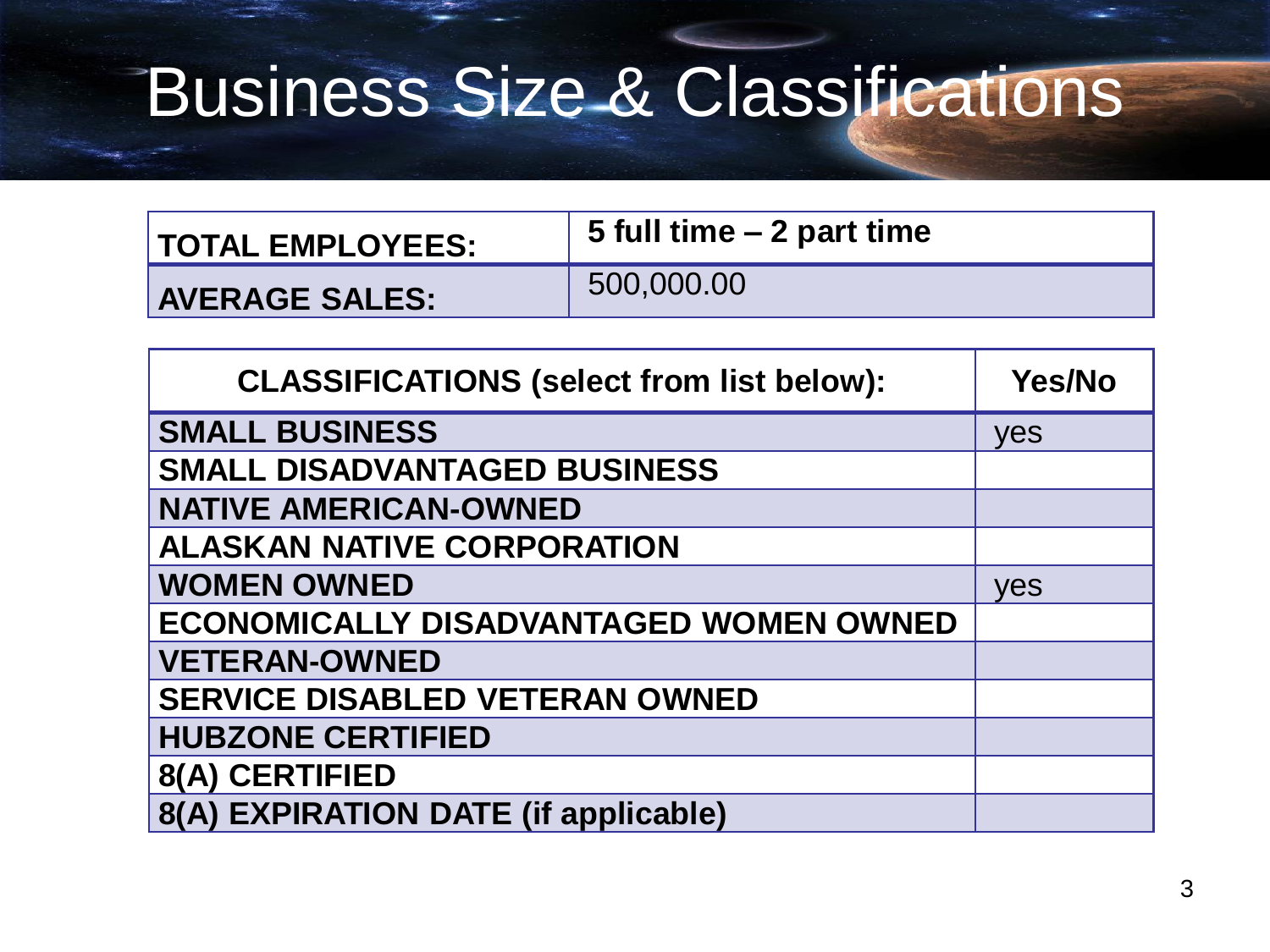### Skills & Processes

Milltec Machine is a woman owned full service machine shop. Incorporated in 1991, we offer both manual and CNC turning and milling as well as welding services.

Specialties include customer designed made parts from print or sample along with the ability to repair existing worn parts, providing the customer with a reliable part at a significant cost savings.

Link to article in Modern Machine Shop – December 2008 http://www.mmsonline.com/articles/drill-helps-shop-balance-cycle-time-part-quality

A case study in finding the correct tooling to produce a better part with a faster cycle time.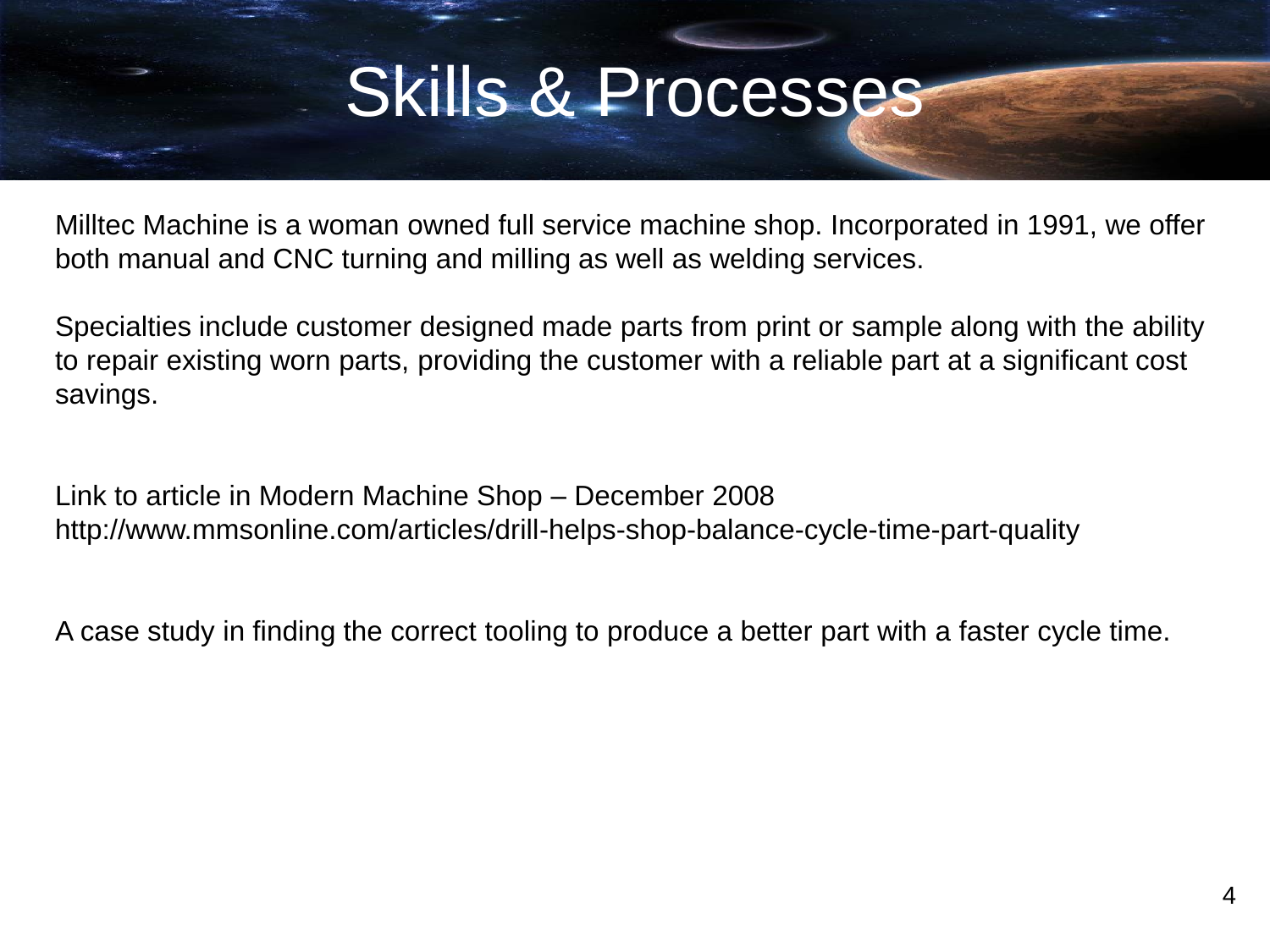### Skills & Processes (Cont.)

#### **Equipment List:**

- 3-Bridgeport Series 1 knee mills with DRO and power feed
- 1-Cincinnati Horizontal milling machine
- 1-Cincinnati Vertical milling machine
- 1-Cincinnat1 Cinova 80 Horizontal mill with an overhead vertical milling **Head**
- 1-LeBlond-tool room lathe
- 1-Summit 19-4 x 80" gap bed lathe with DRO
- 1-Romi 16:8 manual lathe
- 1-Romi Centur 35E CNC lathe with Fanuc controls
- 1-Fadal VMC 4020 CNC milling machine
- 1-Sunnen honing machine
- 1-Clausing-drill press
- 1- Thompson 12x24 surface grinder
- 1- Newport OD/ID grinder
- 1-Cincinnati tool grinder
- 1-Miller Thunder bolt stick welder
- 1-Miller Millermatic 250 mig welder

Various other saws, welders and support equipment

Inspection equipment consists of Starrett inside and outside micrometers, scales, calipers, bore gages all of which have had independent calibration.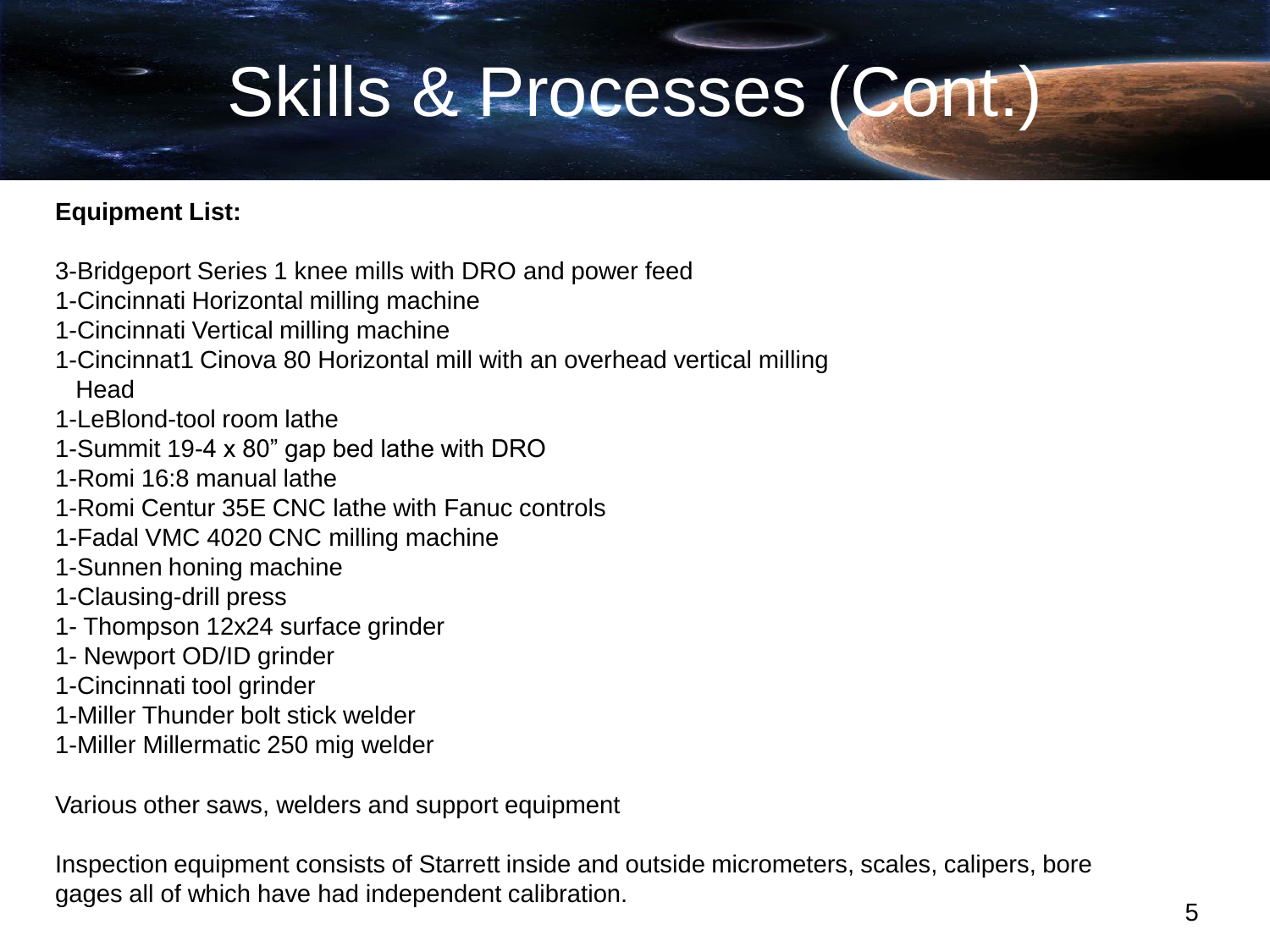#### Customers

- USS
- **Norflex**
- Stejasa
- Coalmont Electrical
- Valley Rubber
- Dyson Conveyor
- USG
- Kloeckner Metals
- UAB Medical West
- CTDI
- Buffalo Rock
- General Products
- CMC Metals
- Morrow Railroad
- Andritz
- Lexicon